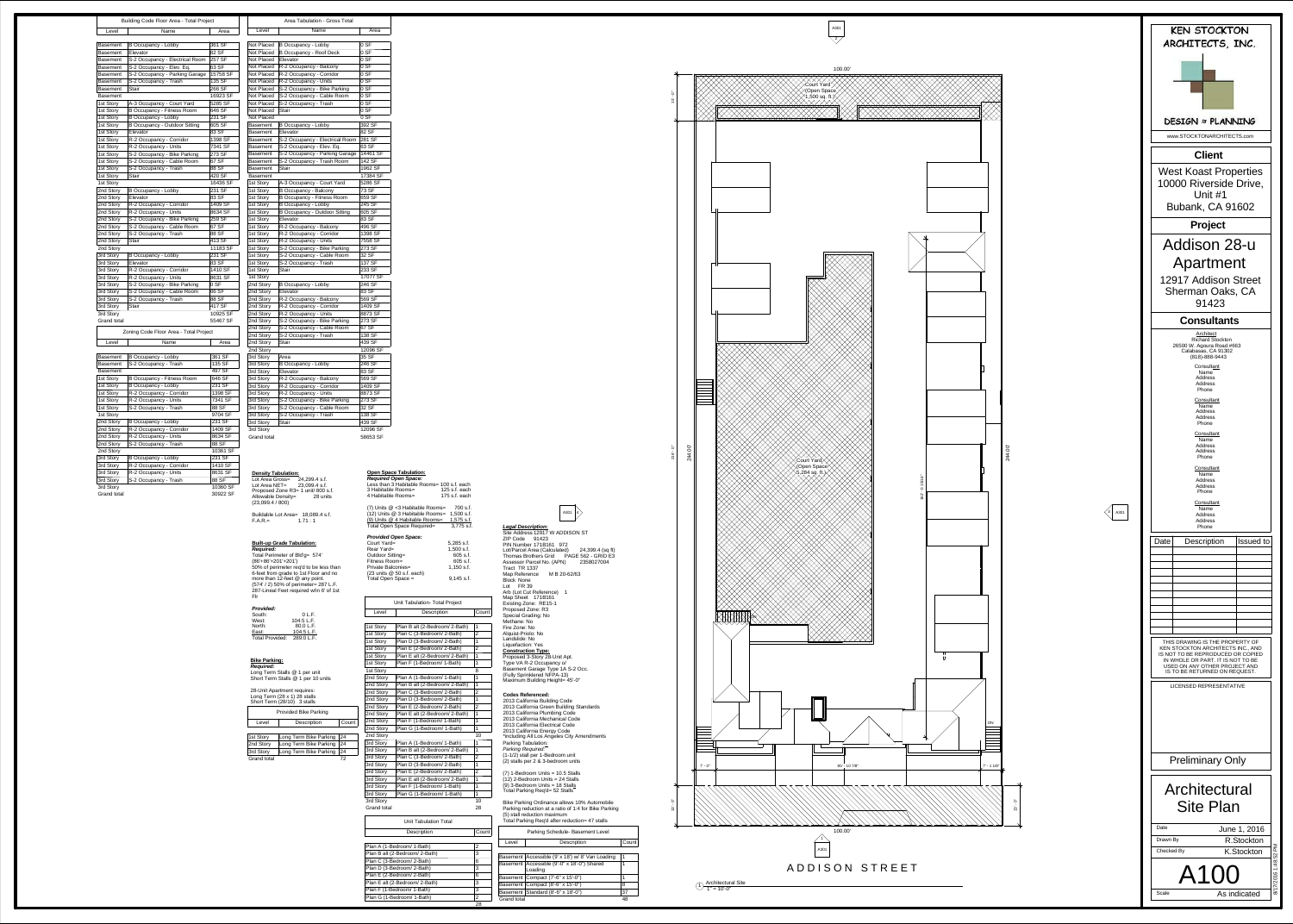A301 2

-A301 4



|              |            | $7' - 0''$    |                                                       |
|--------------|------------|---------------|-------------------------------------------------------|
| $15 - 0''$   |            |               |                                                       |
|              | $5 - 0''$  |               | Х<br>X                                                |
|              |            |               |                                                       |
|              |            |               |                                                       |
|              |            |               |                                                       |
|              |            |               |                                                       |
|              |            |               |                                                       |
|              |            |               |                                                       |
|              |            |               |                                                       |
|              |            |               |                                                       |
|              |            |               |                                                       |
|              |            |               |                                                       |
|              |            |               | $\times$ $\times$ $\times$ $\times$ $\times$ $\times$ |
|              |            |               |                                                       |
|              |            |               | $\leq$                                                |
|              |            |               |                                                       |
|              |            | UP            |                                                       |
|              |            |               |                                                       |
|              |            | $\frac{1}{2}$ |                                                       |
|              |            |               |                                                       |
| $216' - 0''$ |            |               |                                                       |
|              |            |               |                                                       |
|              |            |               |                                                       |
|              |            |               |                                                       |
|              |            |               |                                                       |
|              |            |               |                                                       |
|              |            |               |                                                       |
|              | $104 - 6"$ |               |                                                       |
|              |            |               |                                                       |
|              |            |               |                                                       |
|              |            |               |                                                       |
|              |            |               |                                                       |
|              |            |               | $\mathbf{\mu}$                                        |
|              |            |               | $\overline{U\text{P}}$ Stair                          |
|              |            |               |                                                       |
|              |            |               | Eley                                                  |
|              |            |               |                                                       |
|              |            |               | Landscape Plante                                      |
|              |            | UP            |                                                       |
|              |            |               | 18' - 10 1/2"                                         |
|              |            | $-0"$<br>7    |                                                       |
| $13' - 0''$  |            |               |                                                       |
|              |            |               |                                                       |

## **Built-up Grade Tabulation:**

*Required:* Total Perimeter of Bld'g= 574' (86'+86'+201'+201') 50% of perimeter req'd to be less than 6-feet from grade to 1st Floor and no more than 12-feet @ any point. (574' / 2) 50% of perimeter= 287 L.F. 287-Lineal Feet required w/in 6' of 1st

Flr

| Provided:              |            |
|------------------------|------------|
| South:                 | $0$ L.F.   |
| West:                  | 104.5 L.F. |
| North:                 | 80.0 L.F.  |
| East:                  | 104.5 L.F. |
| <b>Total Provided:</b> | 289.0 L.F. |



|                    | Parking Schedule- Basement Level                 |       |
|--------------------|--------------------------------------------------|-------|
| Level              | <b>Description</b>                               | Count |
|                    |                                                  |       |
|                    | Basement Accessible (9' x 18') w/ 8' Van Loading | 1     |
|                    | Basement   Accessible (9'-0" x 18'-0") Shared    | 1     |
|                    | Loading                                          |       |
|                    | Basement   Compact (7'-6" x 15'-0")              | 1     |
|                    | Basement   Compact (8'-6" x 15'-0")              | 8     |
|                    | Basement Standard (8'-6" x 18'-0")               | 37    |
| <b>Grand total</b> |                                                  |       |

 $\begin{array}{c} \textcircled{1} \ \textcircled{1} \ \textcircled{1} \ \textcircled{2} \ \textcircled{3} \ \textcircled{4} \ \textcircled{4} \ \textcircled{5} \ \textcircled{6} \ \textcircled{7} \ \textcircled{8} \ \textcircled{9} \ \textcircled{9} \ \textcircled{9} \ \textcircled{1} \ \textcircled{9} \ \textcircled{1} \ \textcircled{9} \ \textcircled{1} \ \textcircled{1} \ \textcircled{3} \ \textcircled{4} \ \textcircled{6} \ \textcircled{7} \ \textcircled{9} \ \textcircled{9} \ \textcircled{$ 



Level Basement<br>Basement Grand total 497 SF

| Area Tabulation- Gross Basement Garage |                                            |          |  |
|----------------------------------------|--------------------------------------------|----------|--|
| Level                                  | Name                                       | Area     |  |
|                                        |                                            |          |  |
| Basement                               | <b>B Occupancy - Lobby</b>                 | 392 SF   |  |
| Basement                               | Elevator                                   | 82 SF    |  |
| Basement                               | S-2 Occupancy - Electrical Room            | 281 SF   |  |
| Basement                               | S-2 Occupancy - Elev. Eq.                  | 63 SF    |  |
| Basement                               | S-2 Occupancy - Parking Garage             | 14461 SF |  |
| Basement                               | S-2 Occupancy - Trash Room                 | 142 SF   |  |
| Basement                               | <b>Stair</b>                               | 1962 SF  |  |
| <b>Grand total</b>                     |                                            | 17384 SF |  |
|                                        | <b>Building Code Floor Area - Basement</b> |          |  |
| Level                                  | Name                                       | Area     |  |
|                                        |                                            |          |  |
| Basement                               | <b>B Occupancy - Lobby</b>                 | 361 SF   |  |
| Basement                               | Elevator                                   | 82 SF    |  |
| Basement                               | S-2 Occupancy - Electrical Room            | 257 SF   |  |
| Basement                               | S-2 Occupancy - Elev. Eq.                  | 63 SF    |  |
| Basement                               | S-2 Occupancy - Parking Garage             | 15758 SF |  |
| Basement                               | S-2 Occupancy - Trash                      | 135 SF   |  |
| Basement                               | <b>Stair</b>                               | 266 SF   |  |
| <b>Grand total</b>                     |                                            | 16923 SF |  |
|                                        | Zoning Code Floor Area - Basement          |          |  |
| Level                                  | Name                                       | Area     |  |
|                                        |                                            |          |  |
| Basement                               | <b>B Occupancy - Lobby</b>                 | 361 SF   |  |
| Basement                               | S-2 Occupancy - Trash                      | 135 SF   |  |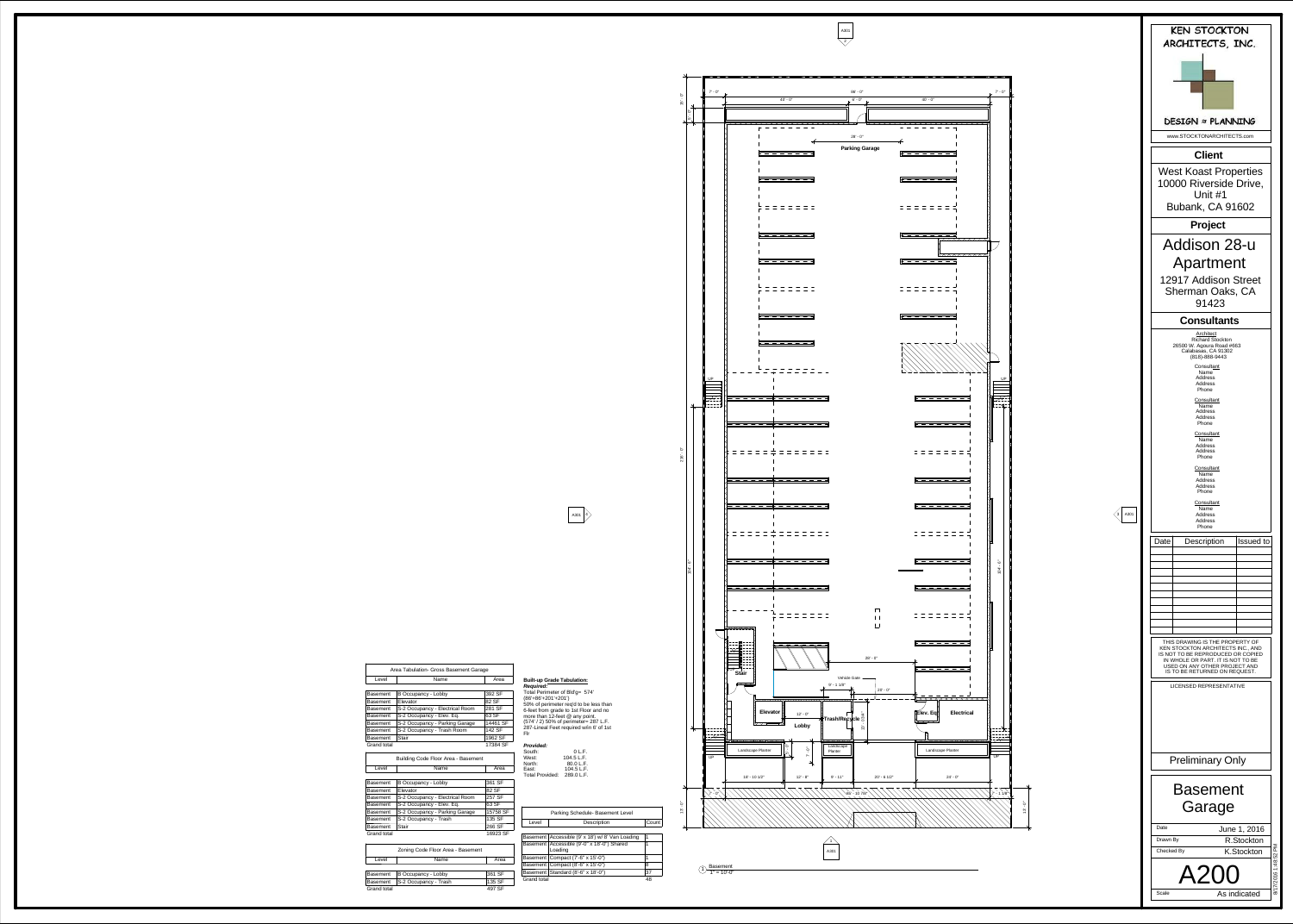| e<br>ev<br>4 |  |
|--------------|--|
|              |  |

| 1st Story  |
|------------|
| 1st Story  |
| 1st Story  |
| 1st Story  |
| 1st Story  |
| Grand tot: |

| .טי                 |
|---------------------|
| <b>1st Story</b>    |
| <b>Grand</b> tota   |
| Level               |
|                     |
| 1st<br>Story        |
| <b>Story</b><br>1st |
| <b>Story</b><br>1st |
| 1st<br>Story        |
| <b>Story</b><br>1st |
| 1st<br><b>Story</b> |
| <b>Story</b><br>1st |
| 1st Story           |
| 1st Story           |
| 1st Story           |
| 1st Story           |
| <b>Grand tota</b>   |

| Story<br>st       |
|-------------------|
| st Story          |
| st Story          |
| st Story          |
| st Story          |
| st Story          |
| st Story          |
| st Story          |
| st Story          |
| st Story          |
| st Story          |
| st Story          |
| st Story          |
| <b>Grand</b> tota |
| Level             |
|                   |

A301

2

 $\frac{4}{1}$ <br>A301

| 4<br>A301 |  |
|-----------|--|
|-----------|--|







|                    | Unit Tabulation- 1st Story Only |       |
|--------------------|---------------------------------|-------|
| Level              | <b>Description</b>              | Count |
|                    |                                 |       |
| 1st Story          | Plan B alt (2-Bedroom/ 2-Bath)  | 1     |
| 1st Story          | Plan C (3-Bedroom/ 2-Bath)      | 2     |
| 1st Story          | Plan D (3-Bedroom/ 2-Bath)      | 1     |
| 1st Story          | Plan E (2-Bedroom/ 2-Bath)      | 2     |
| 1st Story          | Plan E alt (2-Bedroom/ 2-Bath)  | 1     |
| 1st Story          | Plan F (1-Bedroom/ 1-Bath)      | 1     |
| <b>Grand total</b> |                                 | 8     |

| Area Tabulation - Gross 1st Story                                    |                                                         |         |  |
|----------------------------------------------------------------------|---------------------------------------------------------|---------|--|
| Level<br>Name                                                        |                                                         | Area    |  |
|                                                                      |                                                         |         |  |
| 1st Story                                                            | A-3 Occupancy - Court Yard                              | 5286 SF |  |
| 1st Story                                                            | <b>B Occupancy - Balcony</b>                            | 73 SF   |  |
| 1st Story                                                            | <b>B Occupancy - Fitness Room</b>                       | 659 SF  |  |
| 1st Story                                                            | <b>B Occupancy - Lobby</b>                              | 245 SF  |  |
| 1st Story                                                            | <b>B Occupancy - Outdoor Sitting</b>                    | 605 SF  |  |
| 1st Story                                                            | Elevator                                                | 83 SF   |  |
| 1st Story                                                            | R-2 Occupancy - Balcony                                 | 496 SF  |  |
| 1st Story                                                            | R-2 Occupancy - Corridor                                | 1398 SF |  |
| 1st Story                                                            | R-2 Occupancy - Units                                   | 7558 SF |  |
| 1st Story                                                            | S-2 Occupancy - Bike Parking                            | 273 SF  |  |
| 1st Story                                                            | S-2 Occupancy - Cable Room                              | 32 SF   |  |
| 1st Story                                                            | S-2 Occupancy - Trash                                   | 137 SF  |  |
| <b>1st Story</b>                                                     | <b>Stair</b>                                            | 233 SF  |  |
|                                                                      | Grand totalBuilding Code Floor Area - 1st Story 7077 SF |         |  |
| Level                                                                | Name                                                    | Area    |  |
|                                                                      |                                                         |         |  |
| 1st Story                                                            | A-3 Occupancy - Court Yard                              | 5285 SF |  |
| 1st Story                                                            | <b>B Occupancy - Fitness Room</b>                       | 646 SF  |  |
| 1st Story                                                            | <b>B Occupancy - Lobby</b>                              | 231 SF  |  |
| 1st Story                                                            | <b>B Occupancy - Outdoor Sitting</b>                    | 605 SF  |  |
| 1st Story                                                            | Elevator                                                | 83 SF   |  |
| 1st Story                                                            | R-2 Occupancy - Corridor                                | 1398 SF |  |
| 1st Story                                                            | R-2 Occupancy - Units                                   | 7341 SF |  |
| 1st Story                                                            | S-2 Occupancy - Bike Parking                            | 273 SF  |  |
| 1st Story                                                            | S-2 Occupancy - Cable Room                              | 67 SF   |  |
| 1st Story                                                            | S-2 Occupancy - Trash                                   | 88 SF   |  |
| 1st Story                                                            | <b>Stair</b>                                            | 420 SF  |  |
| <b>Grand total</b><br>16436 SF<br>Zoning Code Floor Area - 1st Story |                                                         |         |  |
| Level                                                                | Name                                                    | Area    |  |
|                                                                      |                                                         |         |  |
| 1st Story                                                            | <b>B Occupancy - Fitness Room</b>                       | 646 SF  |  |
| 1st Story                                                            | <b>B Occupancy - Lobby</b>                              | 231 SF  |  |
| 1st Story                                                            | R-2 Occupancy - Corridor                                | 1398 SF |  |
| 1st Story                                                            | R-2 Occupancy - Units                                   | 7341 SF |  |
| 1st Story                                                            | S-2 Occupancy - Trash                                   | 88 SF   |  |
| <b>Grand total</b>                                                   |                                                         | 9704 SF |  |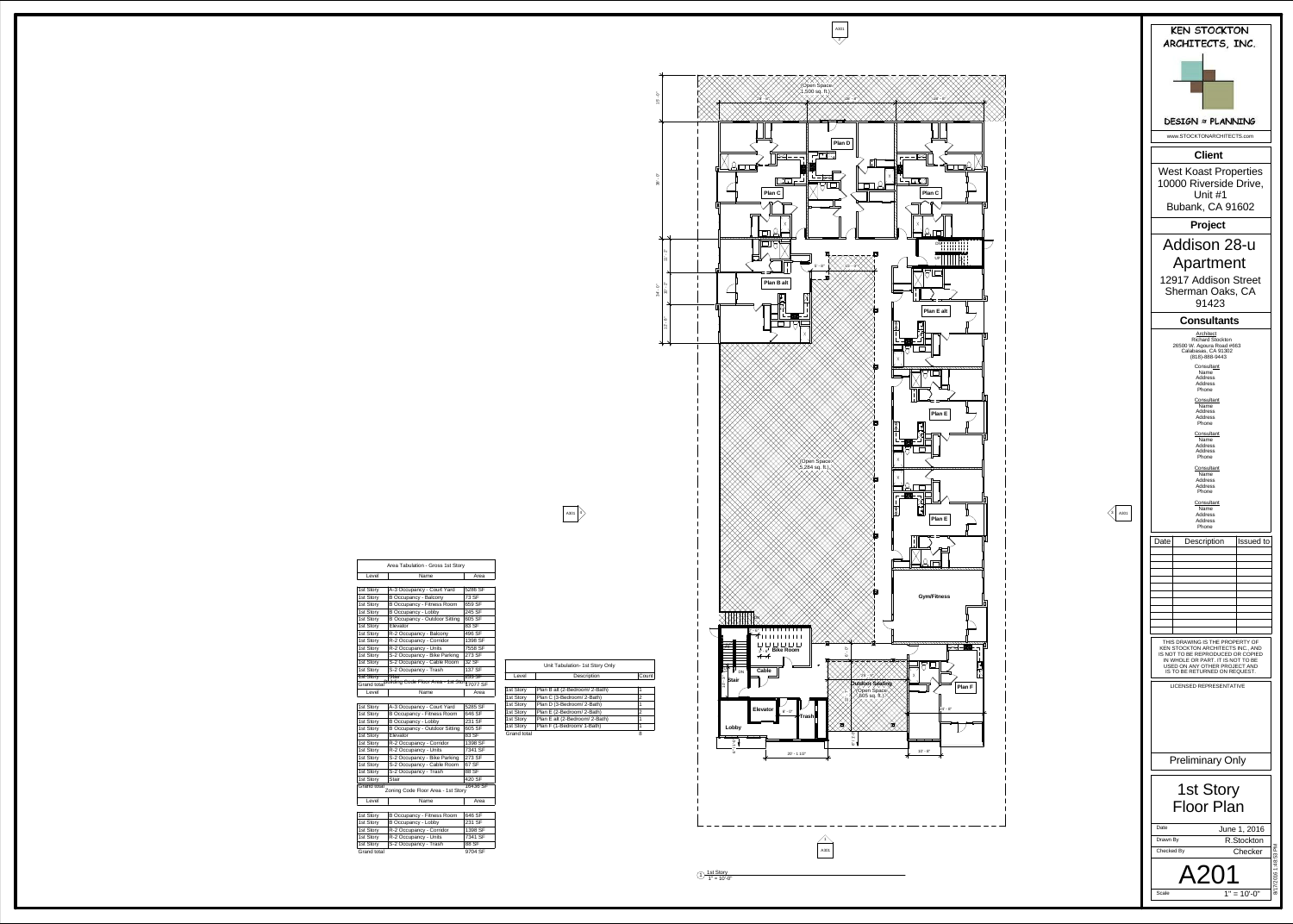A301



| ō<br>Ο                                              | $\mathbb{L}^{\overline{\mathcal{A}}}$<br><u>أ.</u><br>Plan C<br>$\overline{\chi}$ | T<br>J.                                       |
|-----------------------------------------------------|-----------------------------------------------------------------------------------|-----------------------------------------------|
| 囥                                                   | <b>Plan B alt</b><br>$\frac{1}{2}$                                                | 鹽<br>Χ                                        |
|                                                     |                                                                                   | ∑Court Yard<br>√Open Space<br>√5,284 sq. ft.) |
|                                                     |                                                                                   |                                               |
|                                                     | <b>Bike Room</b>                                                                  | R                                             |
| ĐΝ<br>덊<br>U<br>DN<br>స్<br>f,<br><b>Stair</b><br>Ō | ╫<br><b>Cable</b><br>⊢<br>$6^\circ$ - $0^\circ$<br>Lobby                          |                                               |
|                                                     |                                                                                   |                                               |

 $\begin{array}{c} \text{(1)} \ \text{(2)} \ \text{(2)} \ \text{(3)} \ \text{(4)} \ \text{(4)} \ \text{(5)} \ \text{(6)} \ \text{(7)} \ \text{(8)} \ \text{(9)} \ \text{(1)} \ \text{(1)} \ \text{(1)} \ \text{(1)} \ \text{(1)} \ \text{(1)} \ \text{(1)} \ \text{(1)} \ \text{(1)} \ \text{(1)} \ \text{(1)} \ \text{(1)} \ \text{(1)} \ \text{(1)} \ \text{(1)} \ \text{(1)} \ \text{(1)} \ \text{(1)} \ \text{(1)} \ \text{(1)} \ \text{(1)} \ \text{(1)} \ \text{(1)} \ \text{(1)} \ \text{($ 



| Unit Tabulation - 2nd Floor |                                   |                |  |
|-----------------------------|-----------------------------------|----------------|--|
| Level                       | <b>Description</b>                | Coun           |  |
|                             |                                   |                |  |
| 2nd Story                   | Plan A (1-Bedroom/ 1-Bath)        | 1              |  |
| 2nd Story                   | Plan B alt (2-Bedroom/<br>2-Bath) | 1              |  |
| 2nd Story                   | Plan C (3-Bedroom/ 2-Bath)        | $\overline{2}$ |  |
| 2nd Story                   | Plan D (3-Bedroom/ 2-Bath)        | 1              |  |
| 2nd Story                   | Plan E (2-Bedroom/ 2-Bath)        | $\overline{2}$ |  |
| 2nd Story                   | Plan E alt (2-Bedroom/<br>2-Bath) | 1              |  |
| 2nd Story                   | Plan F (1-Bedroom/ 1-Bath)        | 1              |  |
| 2nd Story                   | Plan G (1-Bedroom/ 1-Bath)        | 1              |  |
| Grand total                 |                                   | 10             |  |
|                             |                                   |                |  |

A301 | 4

Area Tabulation - Gross 2nd Story

Area

| Level                                | Name                         | Area     |  |  |
|--------------------------------------|------------------------------|----------|--|--|
|                                      |                              |          |  |  |
| 2nd Story                            | <b>B Occupancy - Lobby</b>   | 246 SF   |  |  |
| 2nd Story                            | Elevator                     | 83 SF    |  |  |
| 2nd Story                            | R-2 Occupancy - Balcony      | 569 SF   |  |  |
| 2nd Story                            | R-2 Occupancy - Corridor     | 1409 SF  |  |  |
| 2nd Story                            | R-2 Occupancy - Units        | 8873 SF  |  |  |
| 2nd Story                            | S-2 Occupancy - Bike Parking | 273 SF   |  |  |
| 2nd Story                            | S-2 Occupancy - Cable Room   | 67 SF    |  |  |
| 2nd Story                            | S-2 Occupancy - Trash        | 138 SF   |  |  |
| 2nd Story                            | <b>Stair</b>                 | 439 SF   |  |  |
| <b>Grand total</b>                   |                              | 12096 SF |  |  |
|                                      |                              |          |  |  |
| Building Code Floor Area - 2nd Story |                              |          |  |  |
| Level                                | Name                         | Area     |  |  |
|                                      |                              |          |  |  |

| 2nd Story   |
|-------------|
| 2nd Story   |
| 2nd Story   |
| 2nd Story   |
| 2nd Story   |
| 2nd Story   |
| 2nd Story   |
| 2nd Story   |
| Grand total |
|             |
|             |
|             |

Level

| <b>Grand total</b>                          |                              | 12096 SF |  |  |
|---------------------------------------------|------------------------------|----------|--|--|
| <b>Building Code Floor Area - 2nd Story</b> |                              |          |  |  |
| Level                                       | Name                         | Area     |  |  |
|                                             |                              |          |  |  |
| 2nd Story                                   | <b>B Occupancy - Lobby</b>   | 231 SF   |  |  |
| 2nd Story                                   | Elevator                     | 83 SF    |  |  |
| 2nd Story                                   | R-2 Occupancy - Corridor     | 1409 SF  |  |  |
| 2nd Story                                   | R-2 Occupancy - Units        | 8634 SF  |  |  |
| 2nd Story                                   | S-2 Occupancy - Bike Parking | 259 SF   |  |  |
| 2nd Story                                   | S-2 Occupancy - Cable Room   | 67 SF    |  |  |
| 2nd Story                                   | S-2 Occupancy - Trash        | 88 SF    |  |  |
| 2nd Story                                   | <b>Stair</b>                 | 413 SF   |  |  |
| <b>Grand total</b>                          |                              | 11183 SF |  |  |
| Zoning Code Floor Area - 2nd Story          |                              |          |  |  |
| Level                                       | Name                         | Area     |  |  |
|                                             |                              |          |  |  |
| 2nd Story                                   | <b>B Occupancy - Lobby</b>   | 231 SF   |  |  |
| 2nd Story                                   | R-2 Occupancy - Corridor     | 1409 SF  |  |  |
| 2nd Story                                   | R-2 Occupancy - Units        | 8634 SF  |  |  |
| 2nd Story                                   | S-2 Occupancy - Trash        | 88 SF    |  |  |
| <b>Grand total</b>                          |                              | 10361 SF |  |  |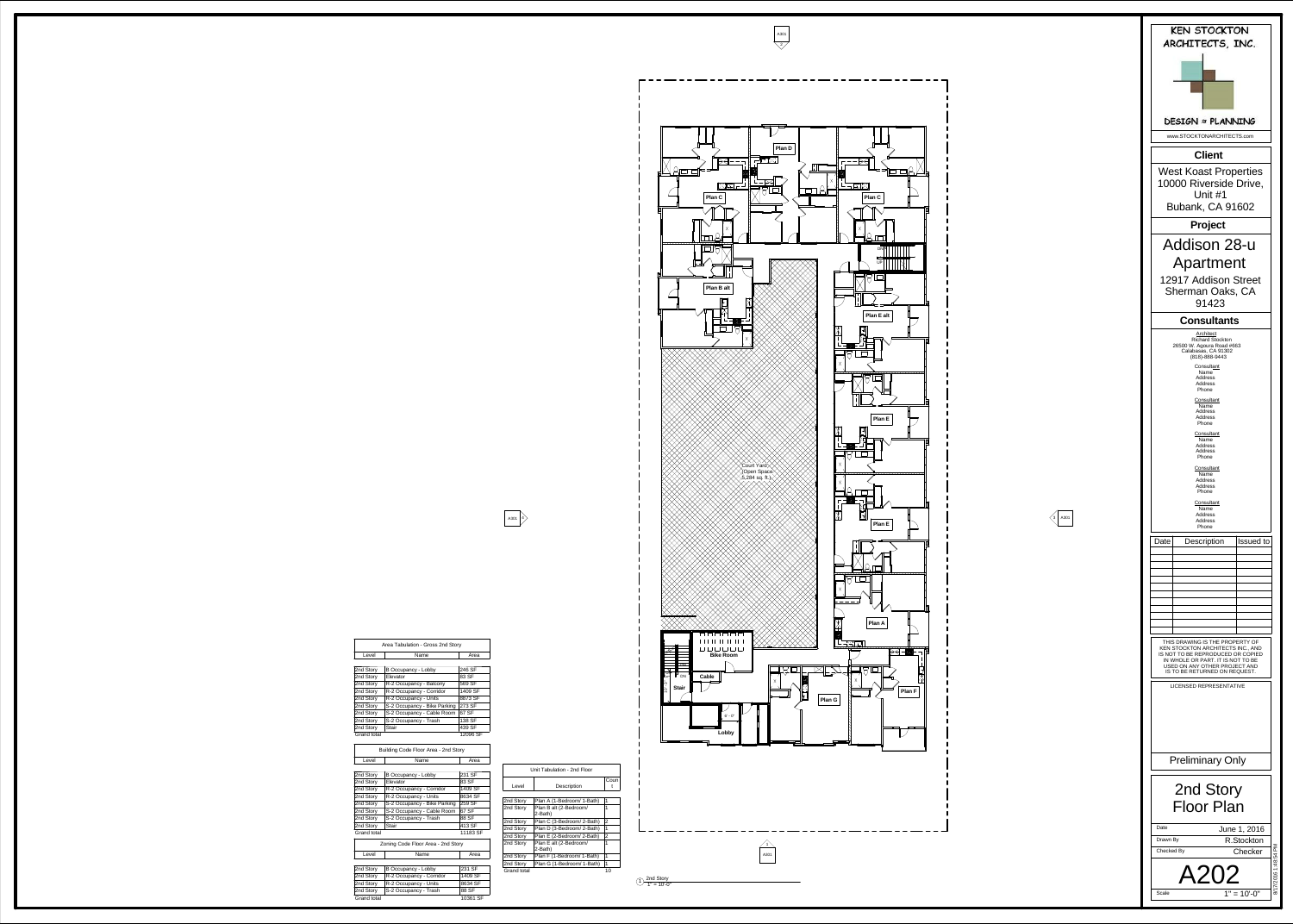| A301 |
|------|
|------|



 $\underline{1}$   $\begin{array}{c} \text{3rd Story} \\ \text{1" = 10'-0" \end{array}$ 

 $\frac{4}{1}$ <br>A301



| Area Tabulation - Gross 3rd Story                               |                              |          |  |  |  |
|-----------------------------------------------------------------|------------------------------|----------|--|--|--|
| Level                                                           | Name                         | Area     |  |  |  |
|                                                                 |                              |          |  |  |  |
| 3rd Story                                                       | Area                         | 35 SF    |  |  |  |
| 3rd Story                                                       | <b>B Occupancy - Lobby</b>   | 246 SF   |  |  |  |
| 3rd Story                                                       | Elevator                     | 83 SF    |  |  |  |
| 3rd Story                                                       | R-2 Occupancy - Balcony      | 569 SF   |  |  |  |
| 3rd Story                                                       | R-2 Occupancy - Corridor     | 1409 SF  |  |  |  |
| 3rd Story                                                       | R-2 Occupancy - Units        | 8873 SF  |  |  |  |
| 3rd Story                                                       | S-2 Occupancy - Bike Parking | 273 SF   |  |  |  |
| 3rd Story                                                       | S-2 Occupancy - Cable Room   | 32 SF    |  |  |  |
| 3rd Story                                                       | S-2 Occupancy - Trash        | 138 SF   |  |  |  |
| 3rd Story                                                       | <b>Stair</b>                 | 439 SF   |  |  |  |
| Grand total<br>12096 SF<br>Building Code Floor Area - 3rd Story |                              |          |  |  |  |
| Level                                                           | Name                         | Area     |  |  |  |
|                                                                 |                              |          |  |  |  |
| 3rd Story                                                       | <b>B Occupancy - Lobby</b>   | 231 SF   |  |  |  |
| 3rd Story                                                       | Elevator                     | 83 SF    |  |  |  |
| 3rd Story                                                       | R-2 Occupancy - Corridor     | 1410 SF  |  |  |  |
| 3rd Story                                                       | R-2 Occupancy - Units        | 8631 SF  |  |  |  |
| 3rd Story                                                       | S-2 Occupancy - Bike Parking | 0 S F    |  |  |  |
| 3rd Story                                                       | S-2 Occupancy - Cable Room   | 66 SF    |  |  |  |
| 3rd Story                                                       | S-2 Occupancy - Trash        | 88 SF    |  |  |  |
| 3rd Story                                                       | <b>Stair</b>                 | 417 SF   |  |  |  |
| <b>Grand total</b>                                              |                              | 10925 SF |  |  |  |
| Zoning Code Floor Area - 3rd Story                              |                              |          |  |  |  |
| Level                                                           | Name                         | Area     |  |  |  |
|                                                                 |                              |          |  |  |  |
| 3rd Story                                                       | <b>B Occupancy - Lobby</b>   | 231 SF   |  |  |  |
| 3rd Story                                                       | R-2 Occupancy - Corridor     | 1410 SF  |  |  |  |
| 3rd Story                                                       | R-2 Occupancy - Units        | 8631 SF  |  |  |  |
| 3rd Story                                                       | S-2 Occupancy - Trash        | 88 SF    |  |  |  |

Grand total 10360 SF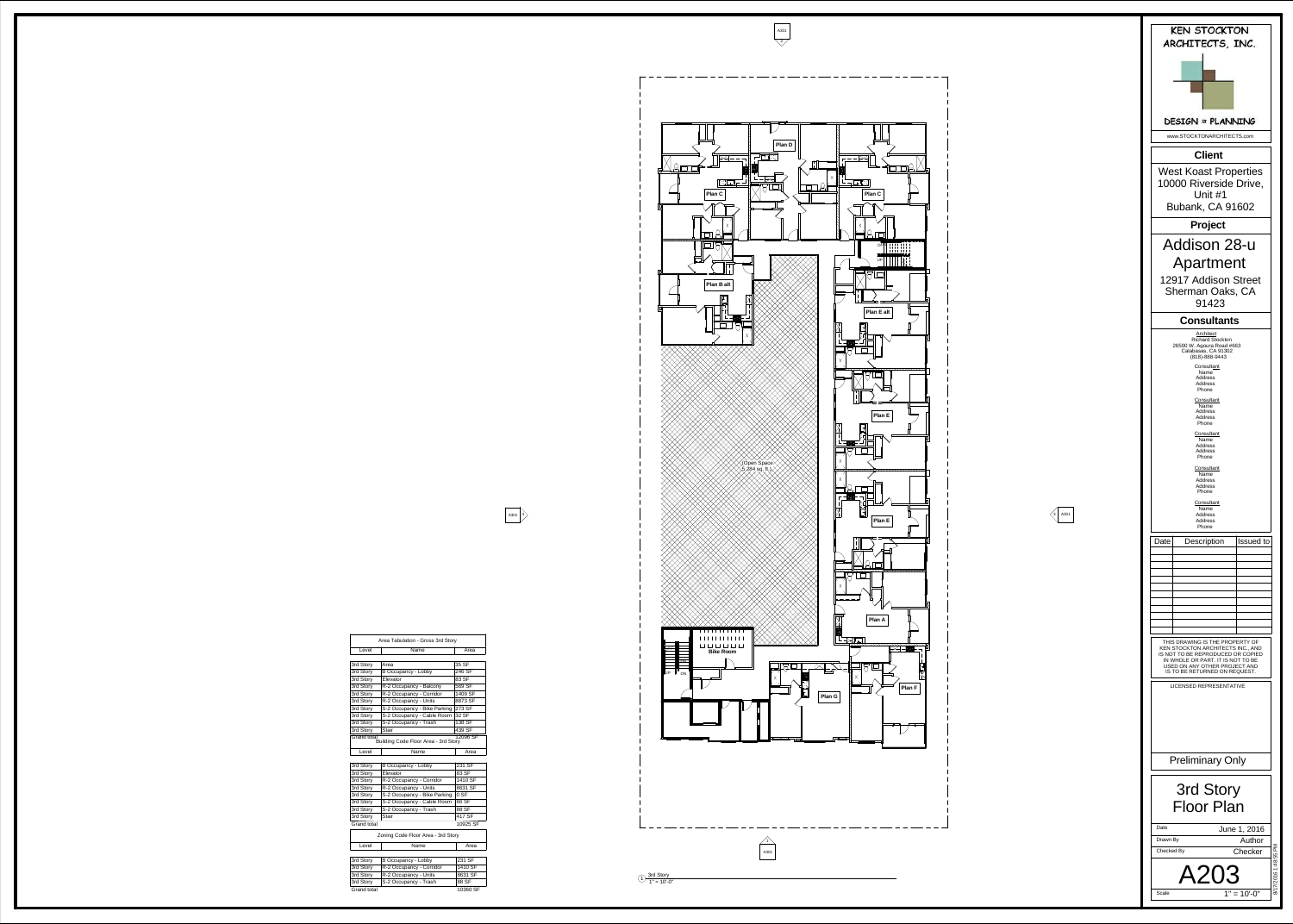



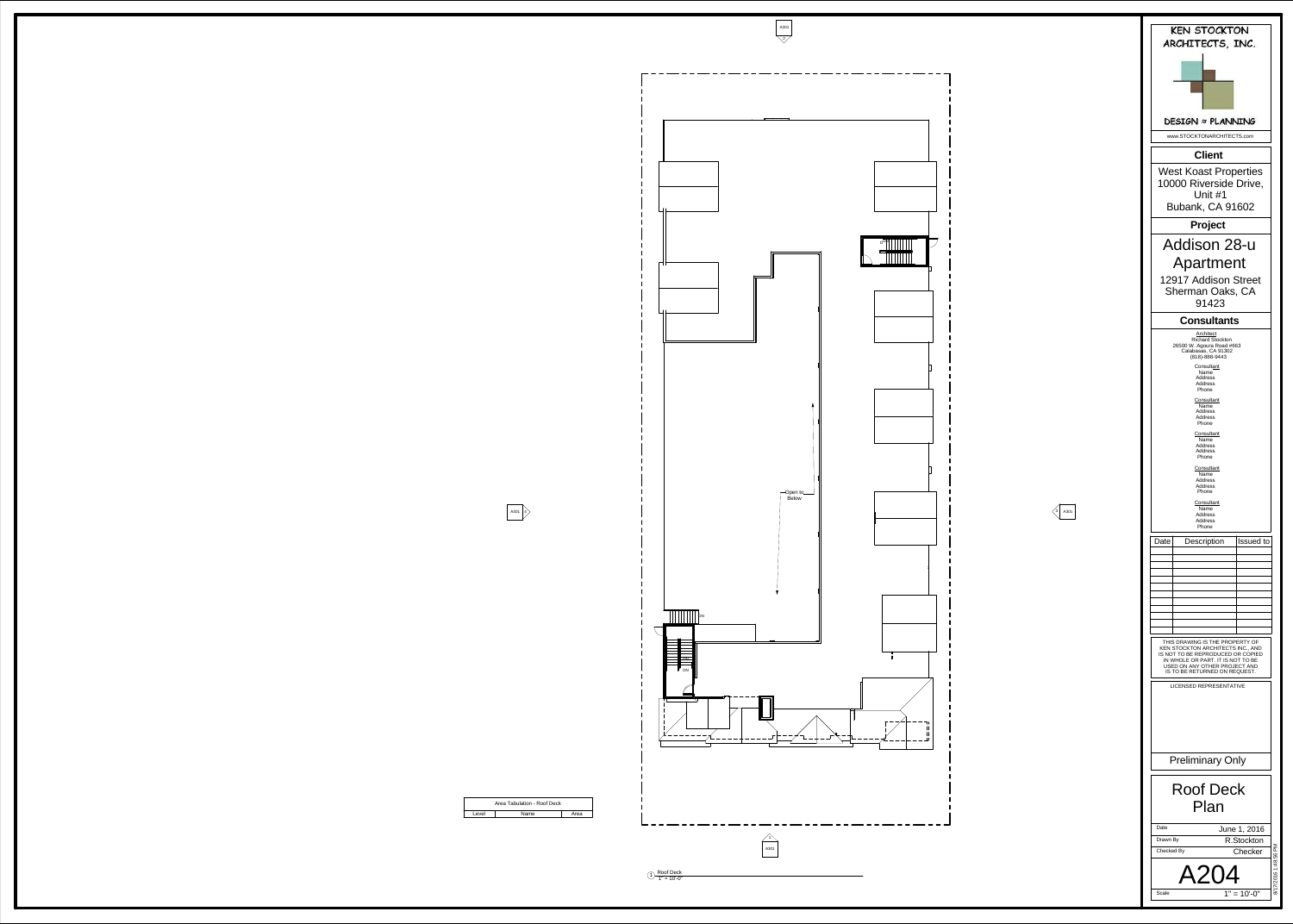



A301

 $\begin{array}{c} \text{(1)} \ \text{(2)} \ \text{(3)} \ \text{(4)} \ \text{(4)} \ \text{(5)} \ \text{(6)} \ \text{(7)} \ \text{(8)} \ \text{(9)} \ \text{(9)} \ \text{(1)} \ \text{(1)} \ \text{(1)} \ \text{(1)} \ \text{(1)} \ \text{(1)} \ \text{(1)} \ \text{(1)} \ \text{(1)} \ \text{(1)} \ \text{(1)} \ \text{(1)} \ \text{(1)} \ \text{(1)} \ \text{(1)} \ \text{(1)} \ \text{(1)} \ \text{(1)} \ \text{(1)} \ \text{(1)} \ \text{(1)} \ \text{(1)} \ \text{(1)} \ \text{(1)} \ \text{($ 

![](_page_6_Picture_3.jpeg)

 $\frac{4}{1}$ <br>A301

![](_page_6_Figure_12.jpeg)